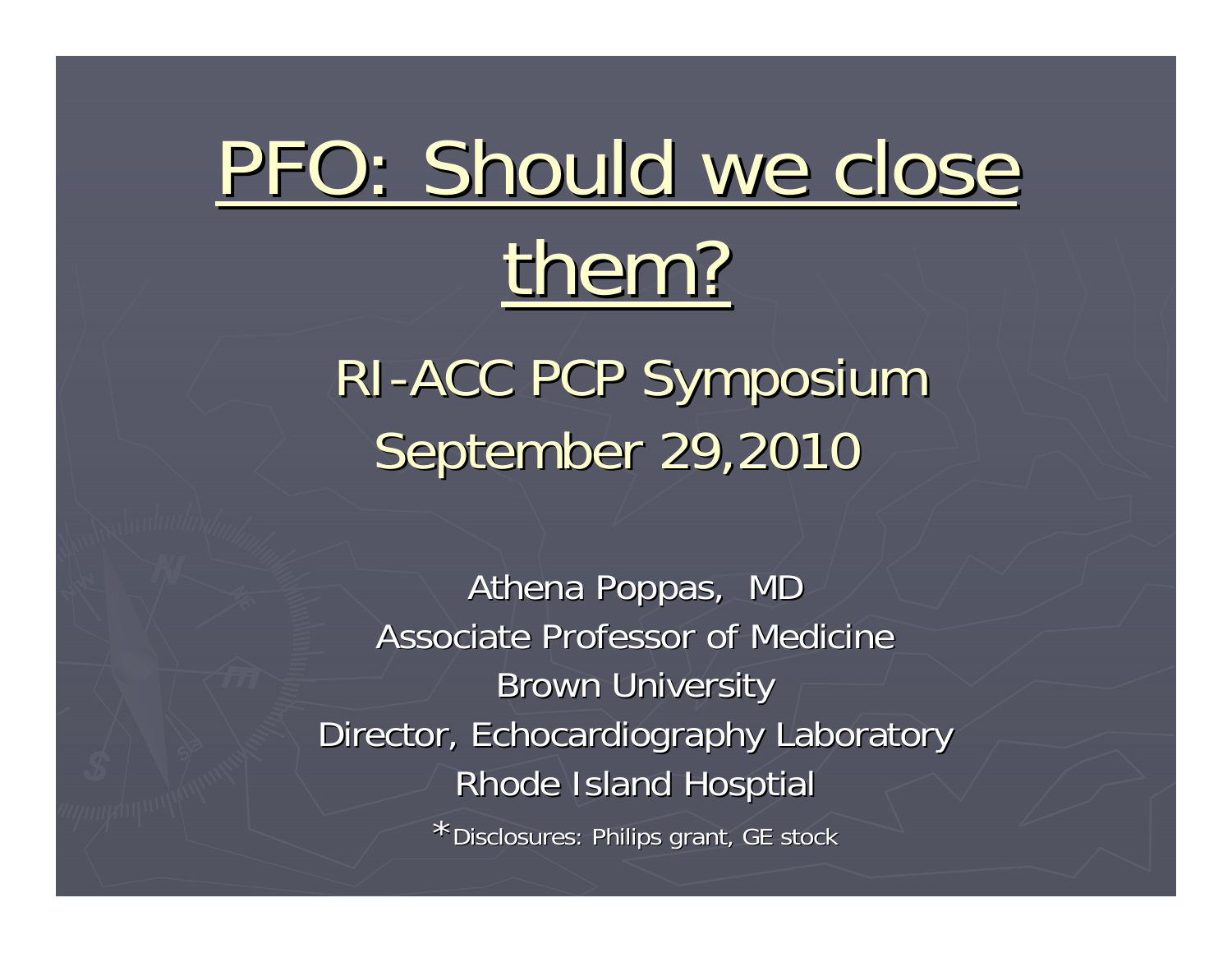#### PFO: Should we close them?

#### $\blacktriangleright$  Sometimes.....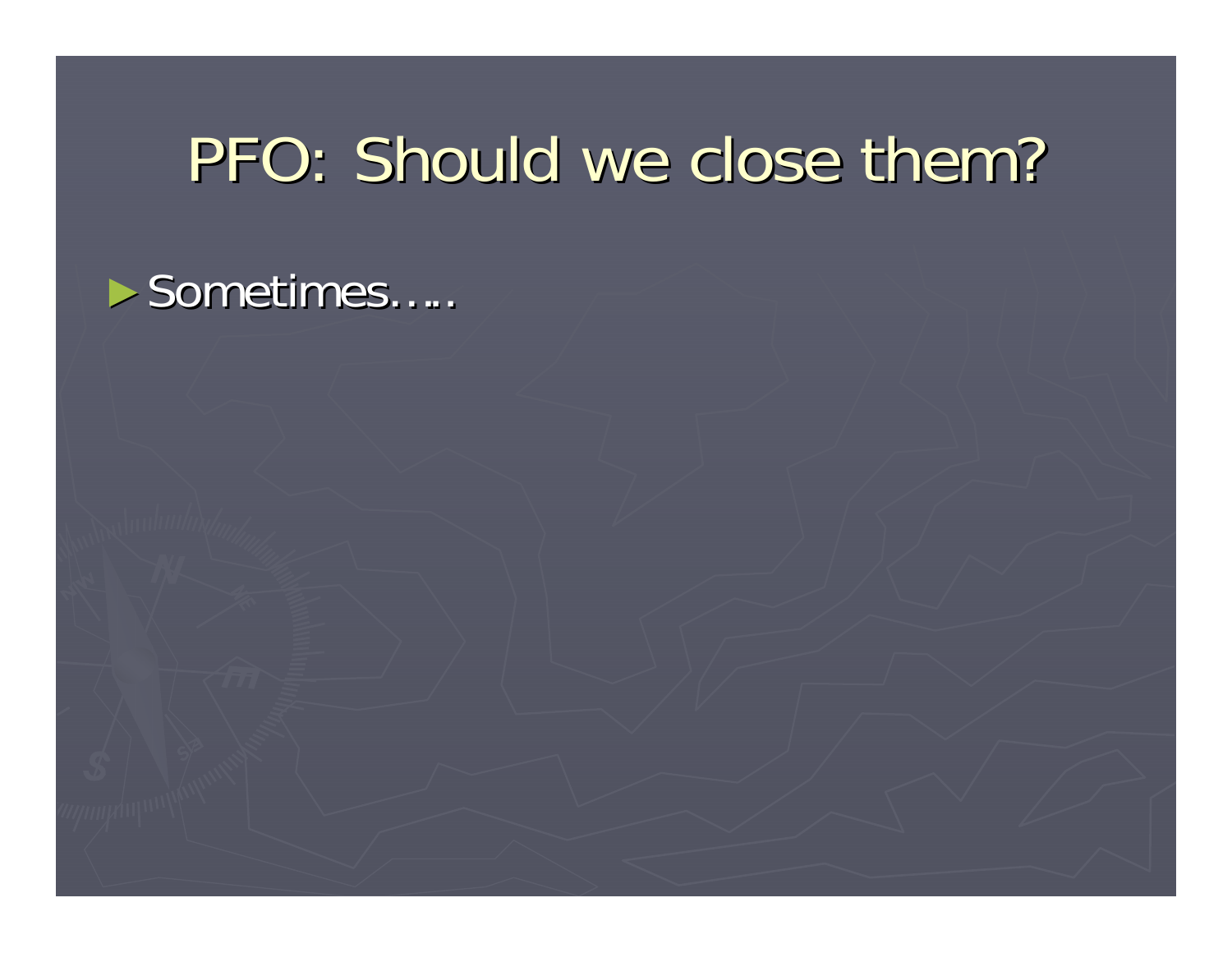#### Patent Foramen Ovale: What is it?

#### $\blacktriangleright$  Residua of fetal life **Oxygenated blood from IVC provides systemic** circulation.  $\triangleright$  Primum and secundum tissue overlap fails to seal completely Intermittent right to left shunting

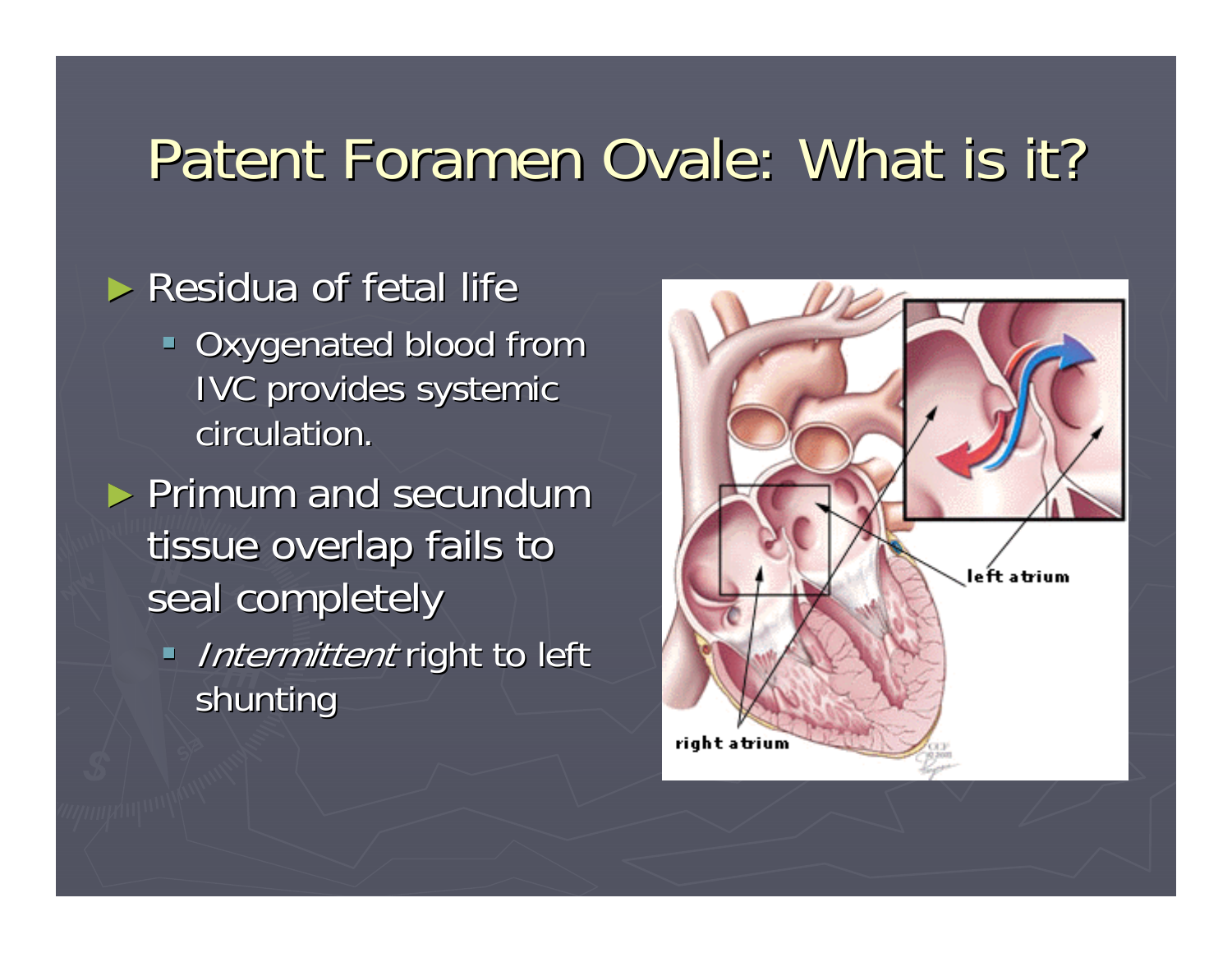#### PFO: how common is it?

#### **Incidence of PFO Incidence of PFO**

Autopsy study of 965 normal hearts:  $> 27\%$  overall  $> 34\%$  age 0-30,

- $> 25\%$  age 30-70,
- ► 20% age 70-90
	- $\blacksquare$ Diameter mean=4.9mm, 98% 1-10mm
		- $\blacksquare$  Mayo Clin Proc '84

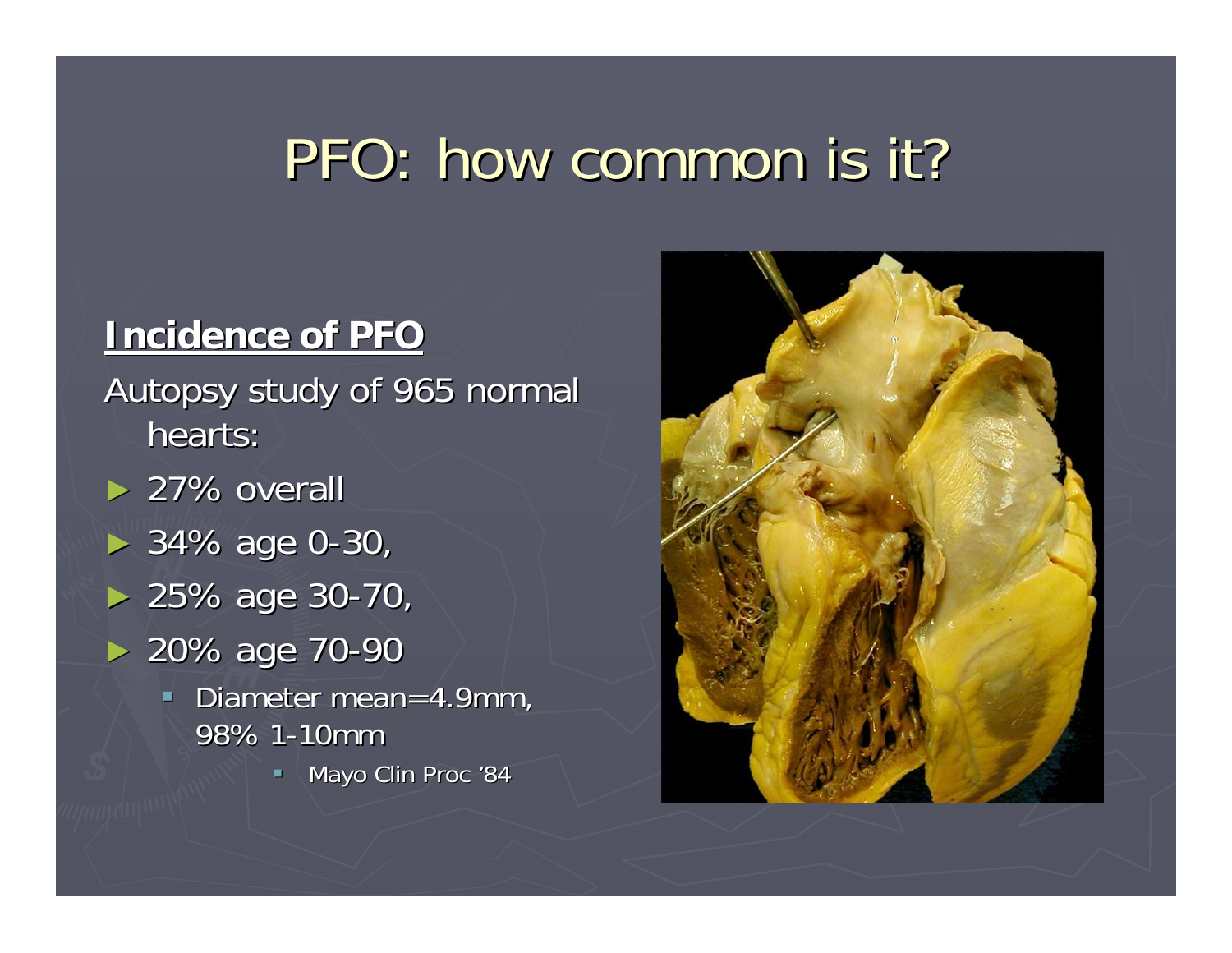#### PFO: potential clinical manifestations

► Cryptogenic stroke **Embolic w/o source**  $\blacktriangleright$  Migraines **EXECONFLICTING ASSOCIATION**  $\blacktriangleright$  Scuba Divers **Decompression sickness** <sup>-</sup> 2-5x OR increase ► Platypnea-orthodeoxia Orthostatic increase in shunt and hypoxia ► Paradoxical embolism

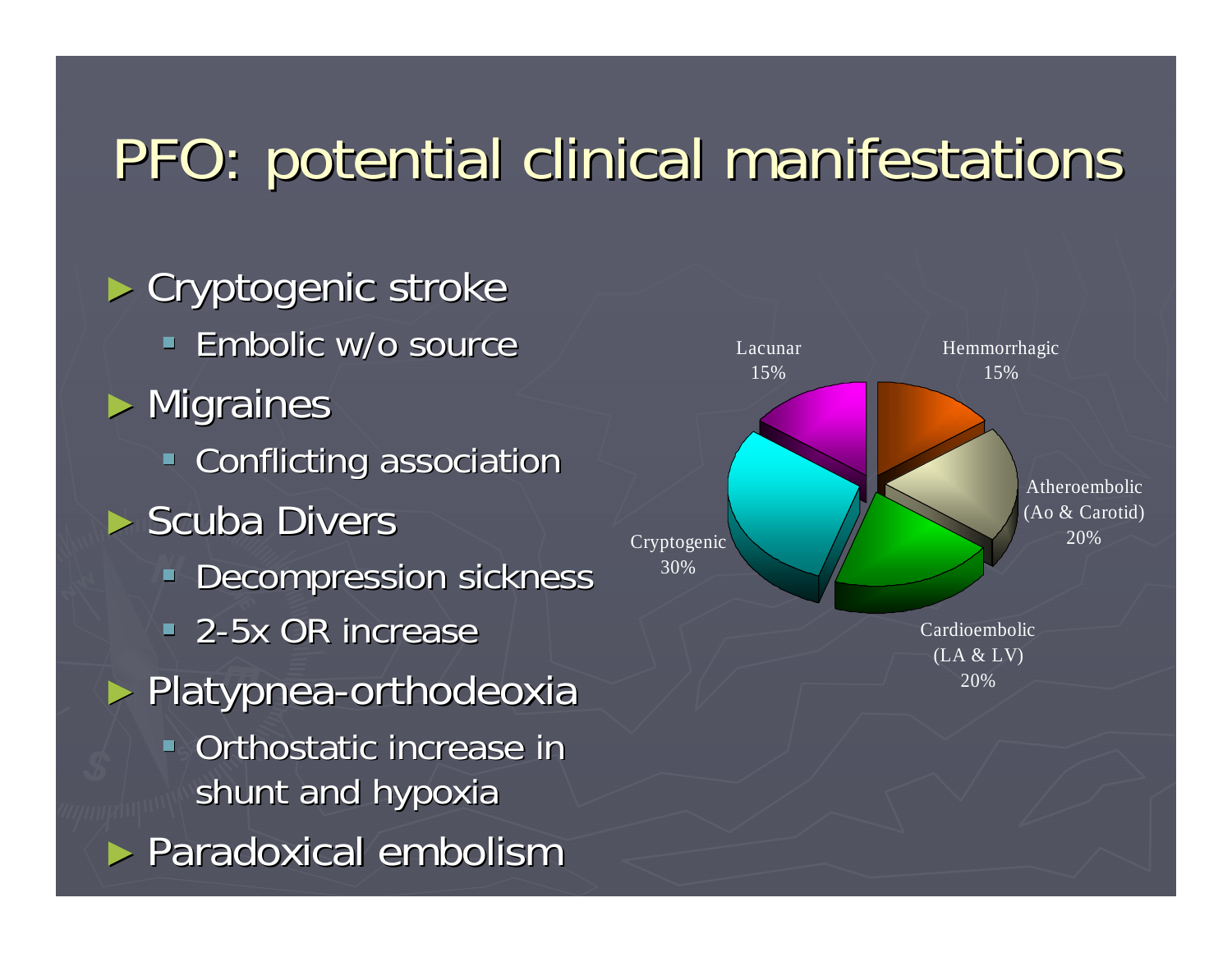## PFO: What's the relationship to "cryptogenic" stroke

|                | <b>Cryptogenic Stroke</b> | Control | p      |
|----------------|---------------------------|---------|--------|
| Lechat 1988    | 54%                       | 10%     | < 0.01 |
| ▶ Webster 1988 | 50%                       | 15%     | < 0.01 |
| De Belder 1992 | 13%                       | 3%      | < 0.01 |
| Di Tullio 1992 | 47%                       | 4%      | < 0.01 |
| Hausmann 1992  | 50%                       | 11%     | < 0.01 |
| Cabanes 1993   | 56%                       | 18%     | < 0.01 |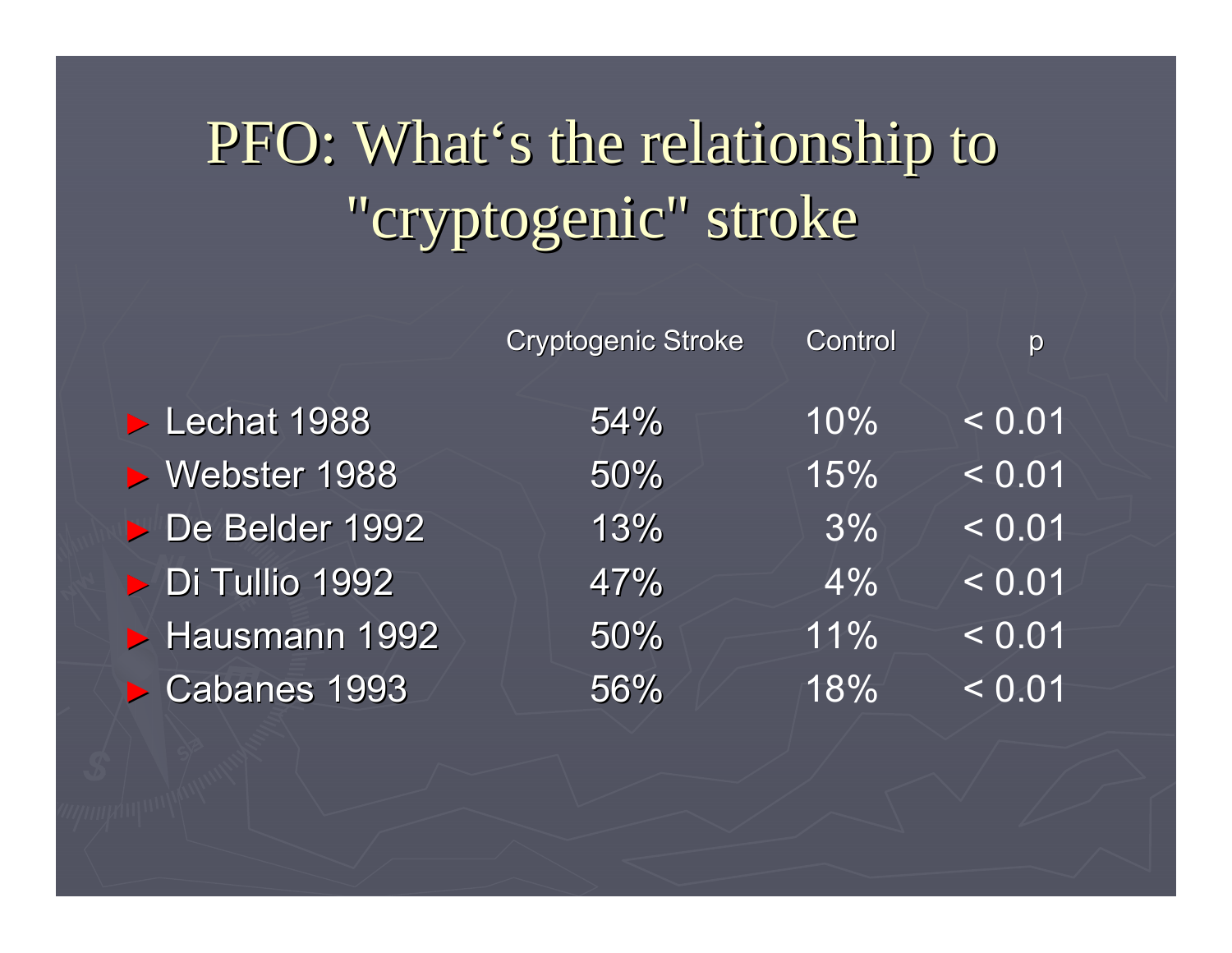## PFO: What's the relationship with migraines migraines

|                | <b>Migraines</b> | Control | p                  |
|----------------|------------------|---------|--------------------|
| Lechat 1988    | 54%              | 10%     | < 0.01             |
| ▶ Webster 1988 | 50%              | 15%     | $\overline{>0.01}$ |
| De Belder 1992 | 13%              | 3%      | < 0.01             |
| Di Tullio 1992 | 47%              | 4%      | < 0.01             |
| Hausmann 1992  | 50%              | 11%     | < 0.01             |
| Cabanes 1993   | 56%              | 18%     | < 0.01             |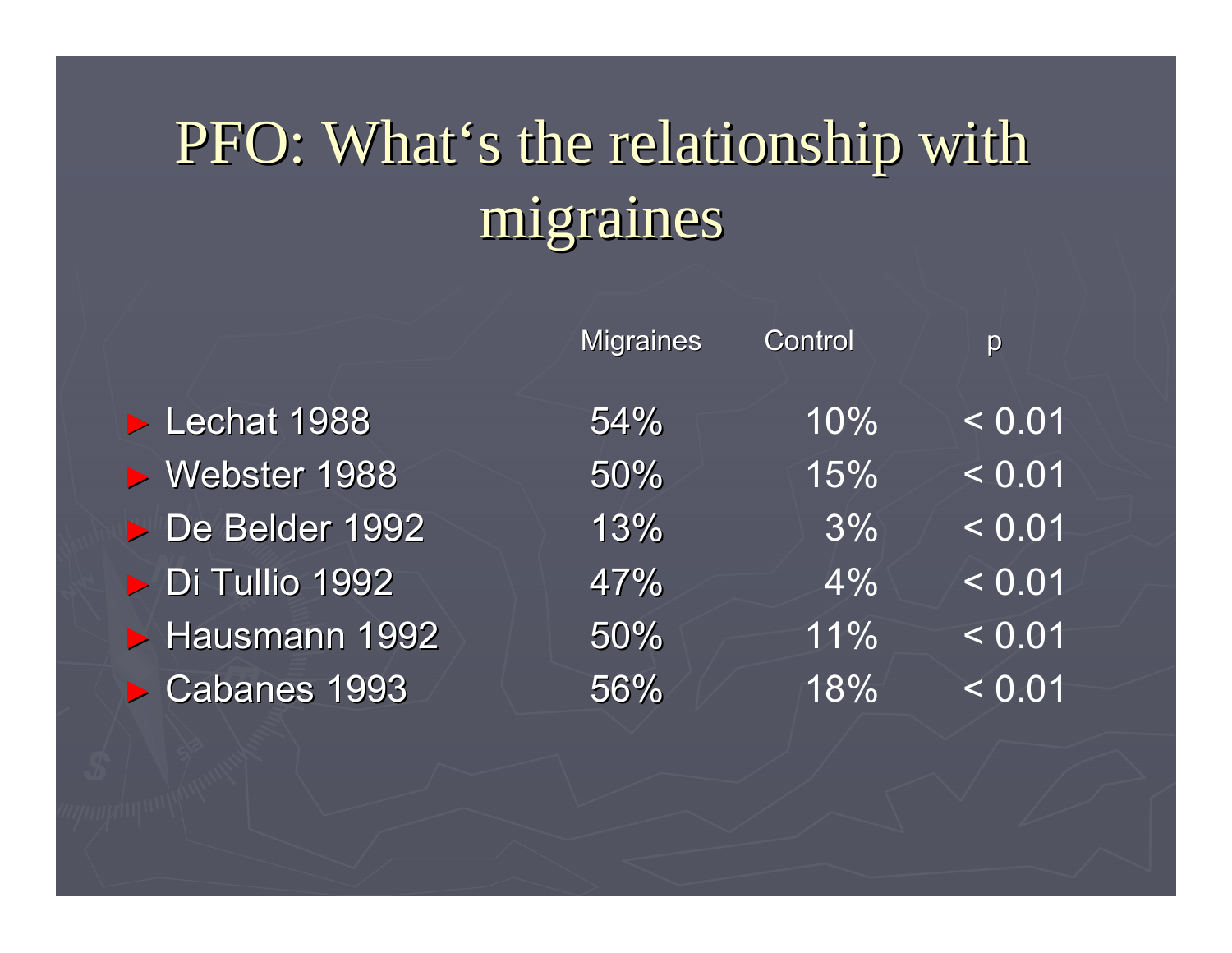## PFO: How do you diagnose it?

TTE "bubble study": Agitated iv saline injection

TEE demonstrating LA to RA flow through PFO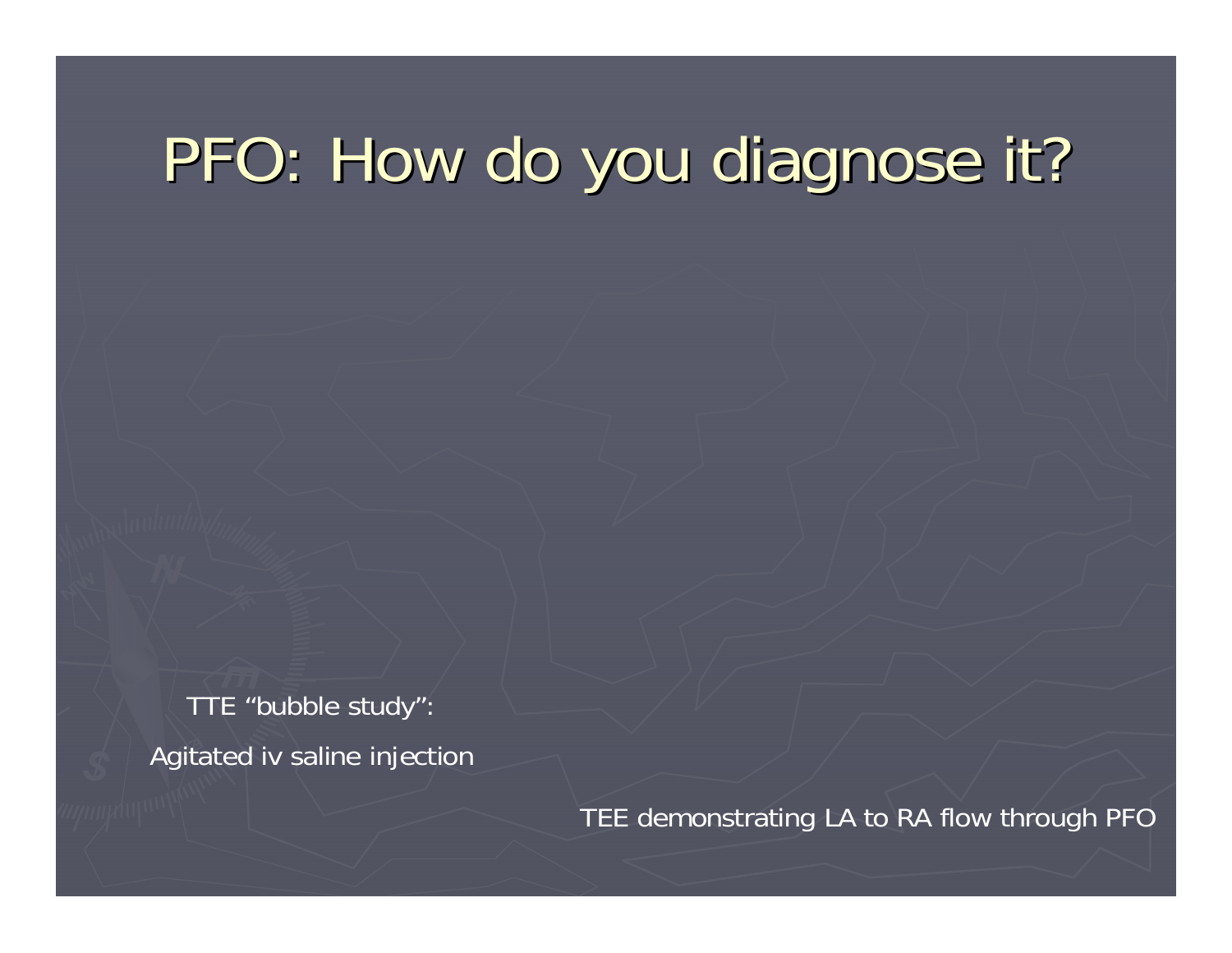## PFO and CVA

#### **TEE characteristics of increased risk TEE characteristics of increased risk**

 $\blacktriangleright$  PFO size  $>4$ mm

 $-$  Am J Med '00

- $\blacktriangleright$  Significant resting shunt
- $\blacktriangleright$  High mobility of the overlap
- ► Study of 350pts with CVA/TIA
	- 29% with shunt by TEE/contrast and 25% 29% with shunt by TEE/contrast and 25% cryptogenic
	- **Recurrent events at mean 31 mos: 4.3% lowrisk PFO,** 12.5% highrisk PFO, 16.3% for cryptogenic 12.5% highrisk PFO, 16.3% for cryptogenic
		- De Casto, Stroke '00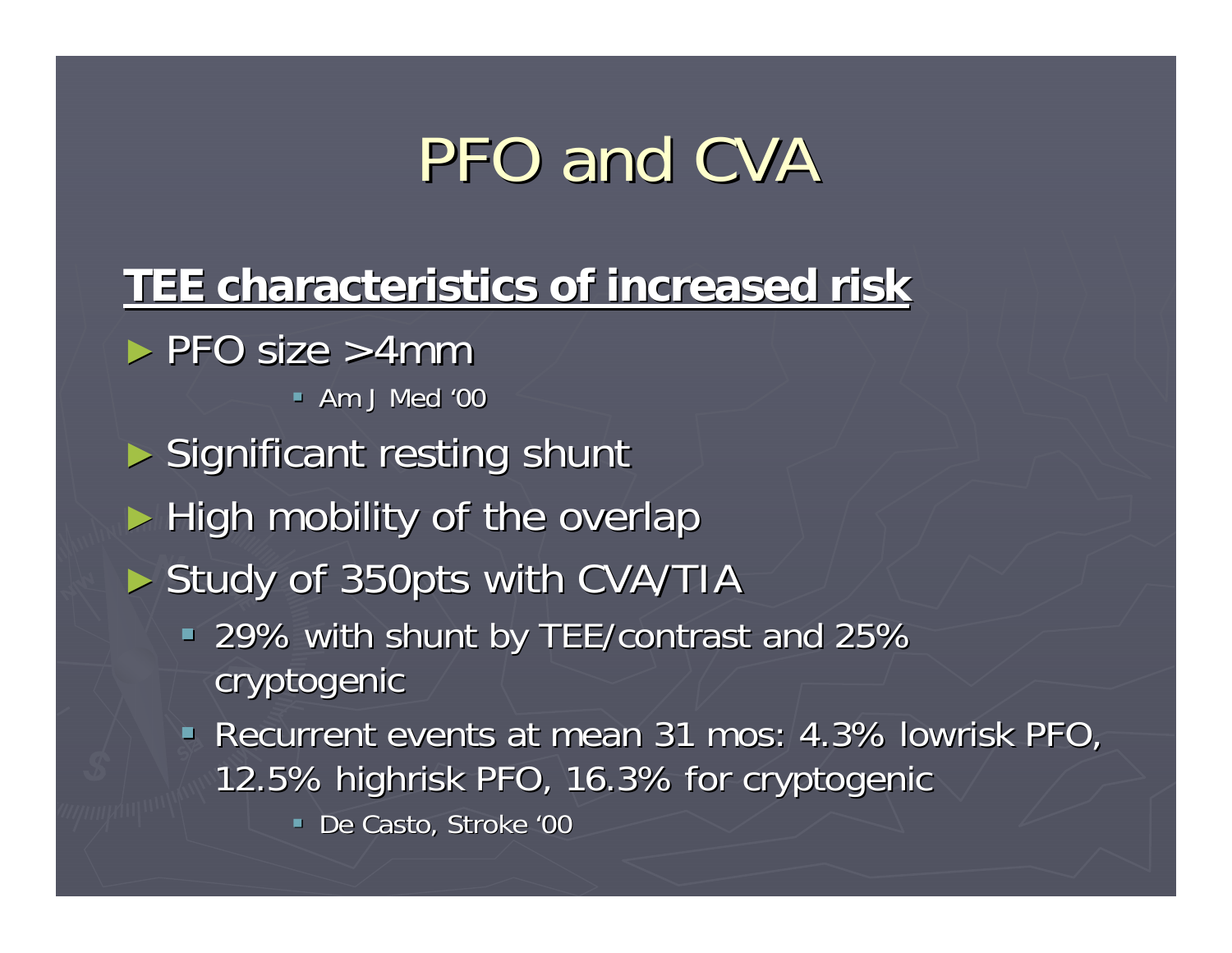## PFO and ASA

#### **Atrial Septal Aneurysm Atrial Septal Aneurysm**

► Definition: redundant,hypermobile atrial septum Prevalence: 1% autopsy, 4% TEE, 5% CV surgery ► 10% of unselected pts, 28% of pts with stroke TEE Study: 100 with CVA,50 nmls: Stroke '93  $\triangleright$  ASA OR=4.3 (1.3-14.6)  $\triangleright$  PFO OR=3.9(1.5-10)  $\triangleright$  Both OR=33 (4.1-270) • Meta-analysis pts<55yrs, Neurology '00  $\triangleright$  ASA OR=3.1 (2.3-4.2)  $\triangleright$  PFO OR=6.1(2.5-15.2)  $\blacktriangleright$  Both OR=15.6 (2.8-85.9)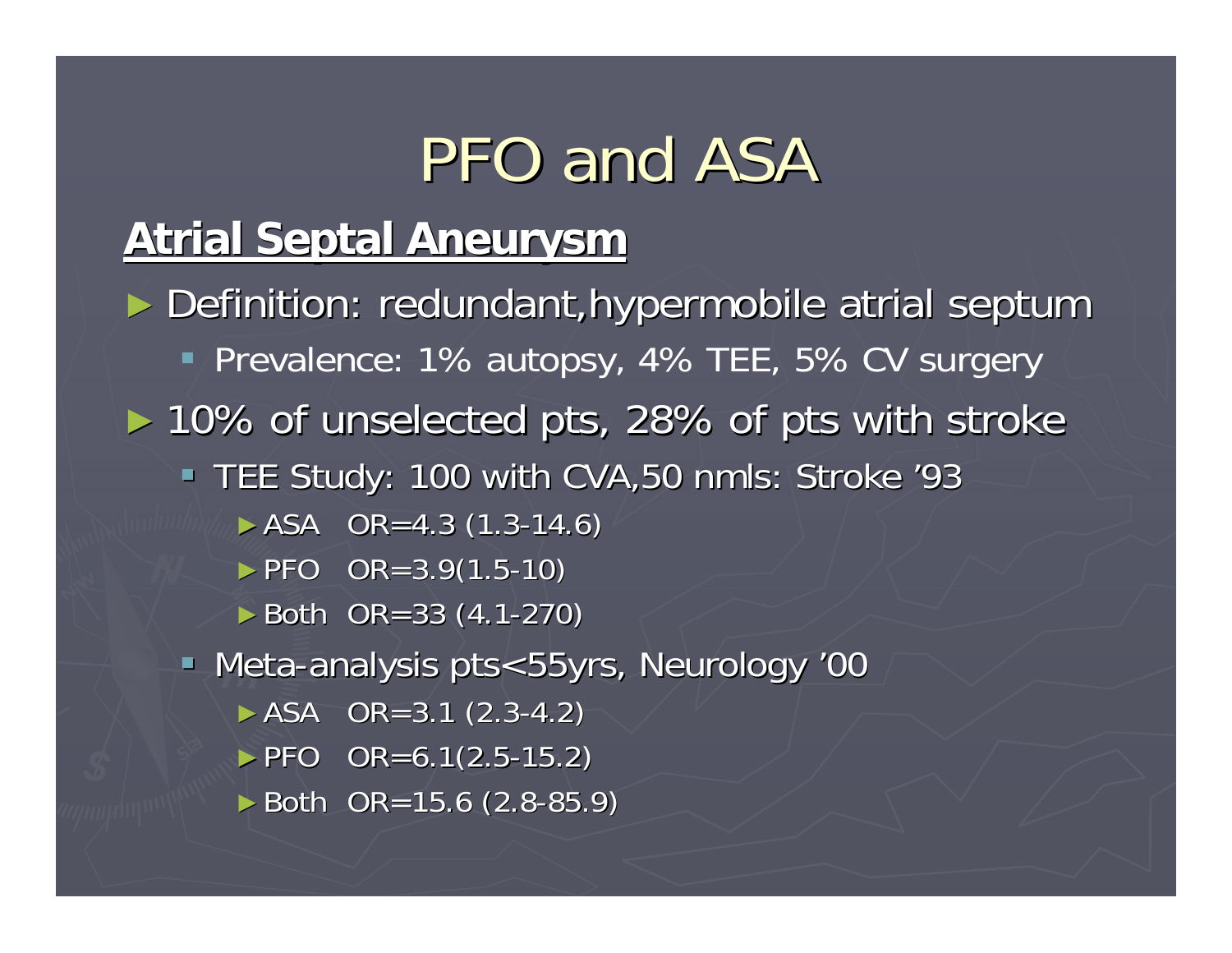

Recurrent Cerebrovascular Events with: PFO ASA Both

*Mas, Jean-Louis N Engl J Med 2001;345:1740-6*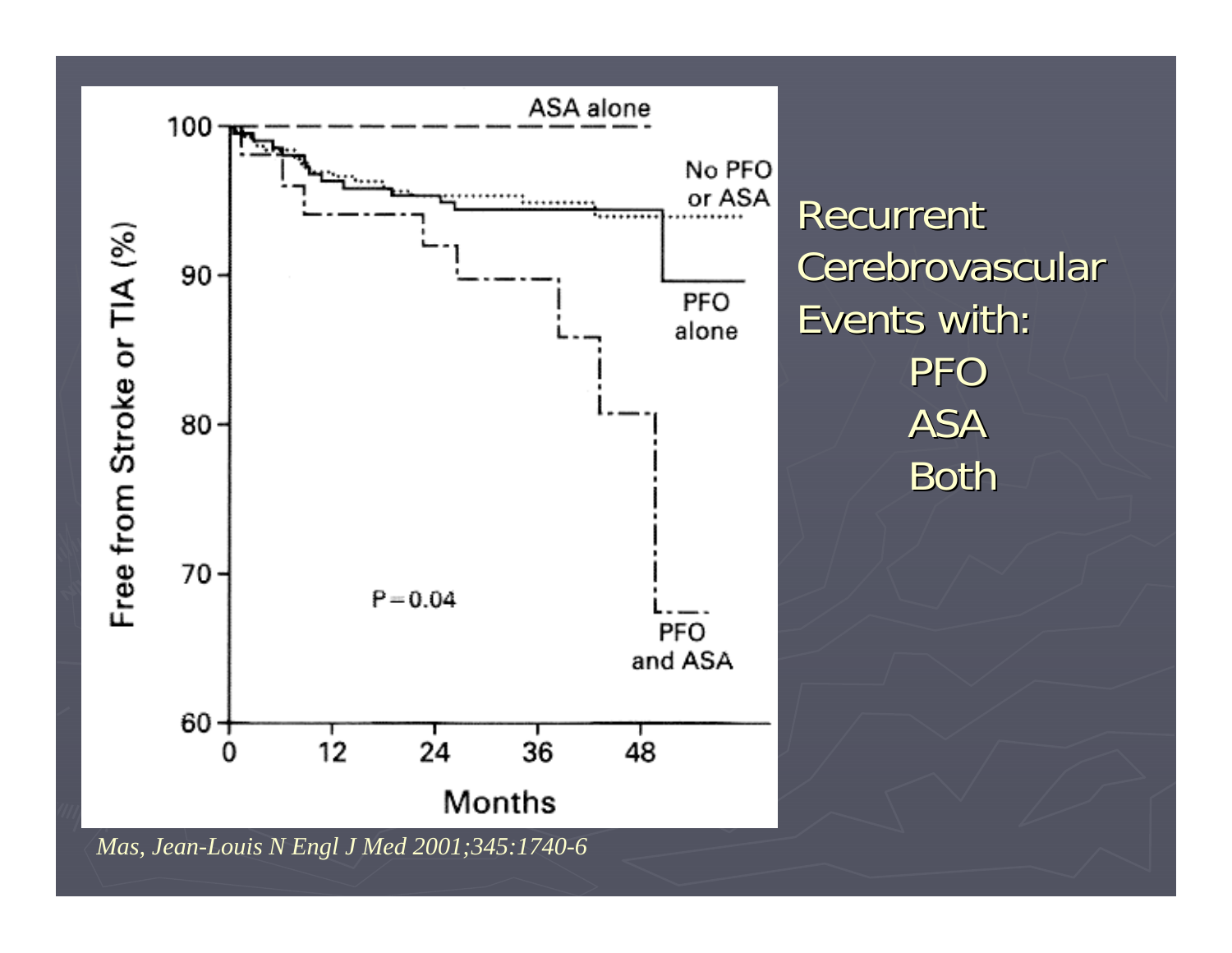## PFO: We CAN close them!

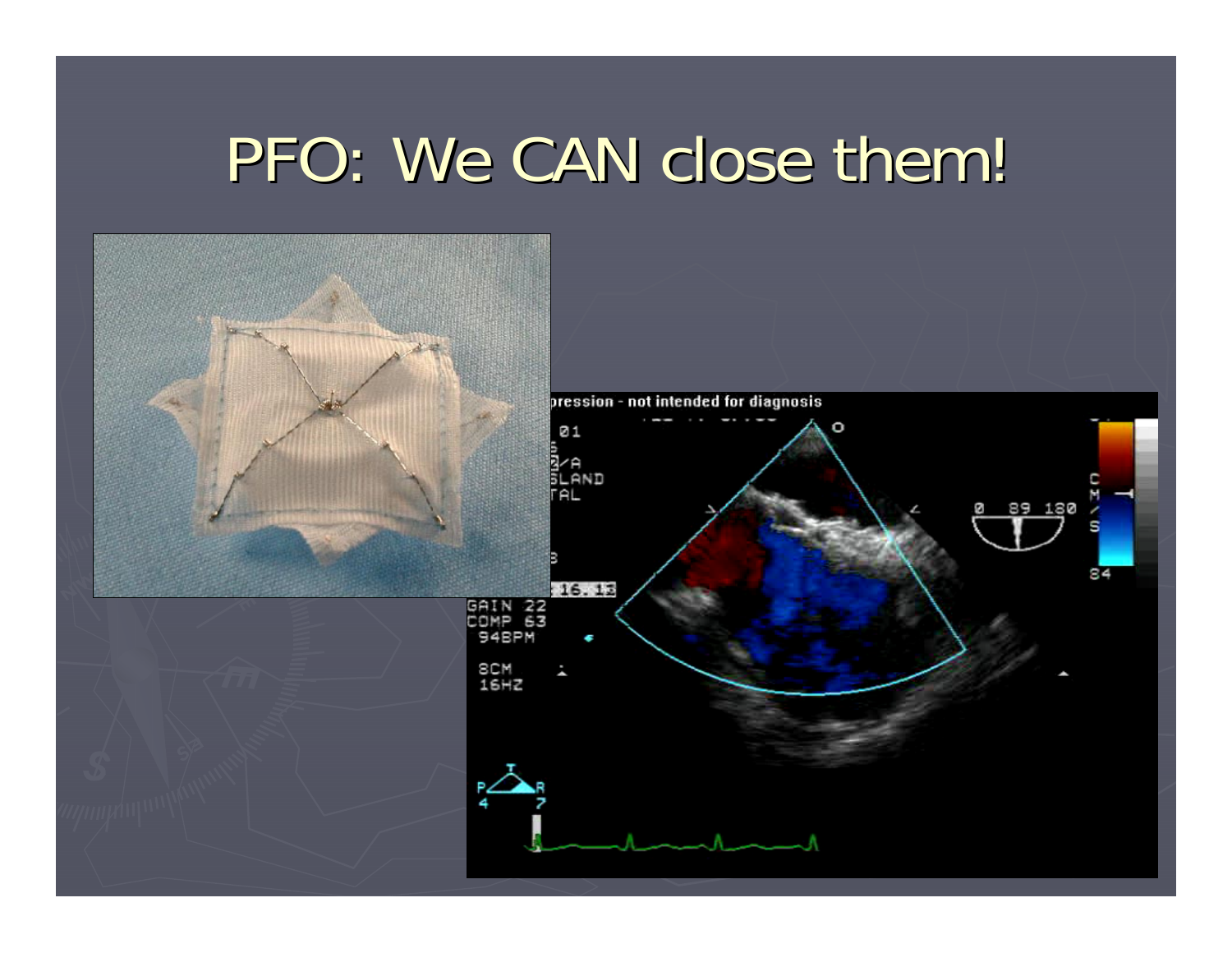# Amplatzer PFO closure: Amplatzer PFO closure: **18mm left disc opened**

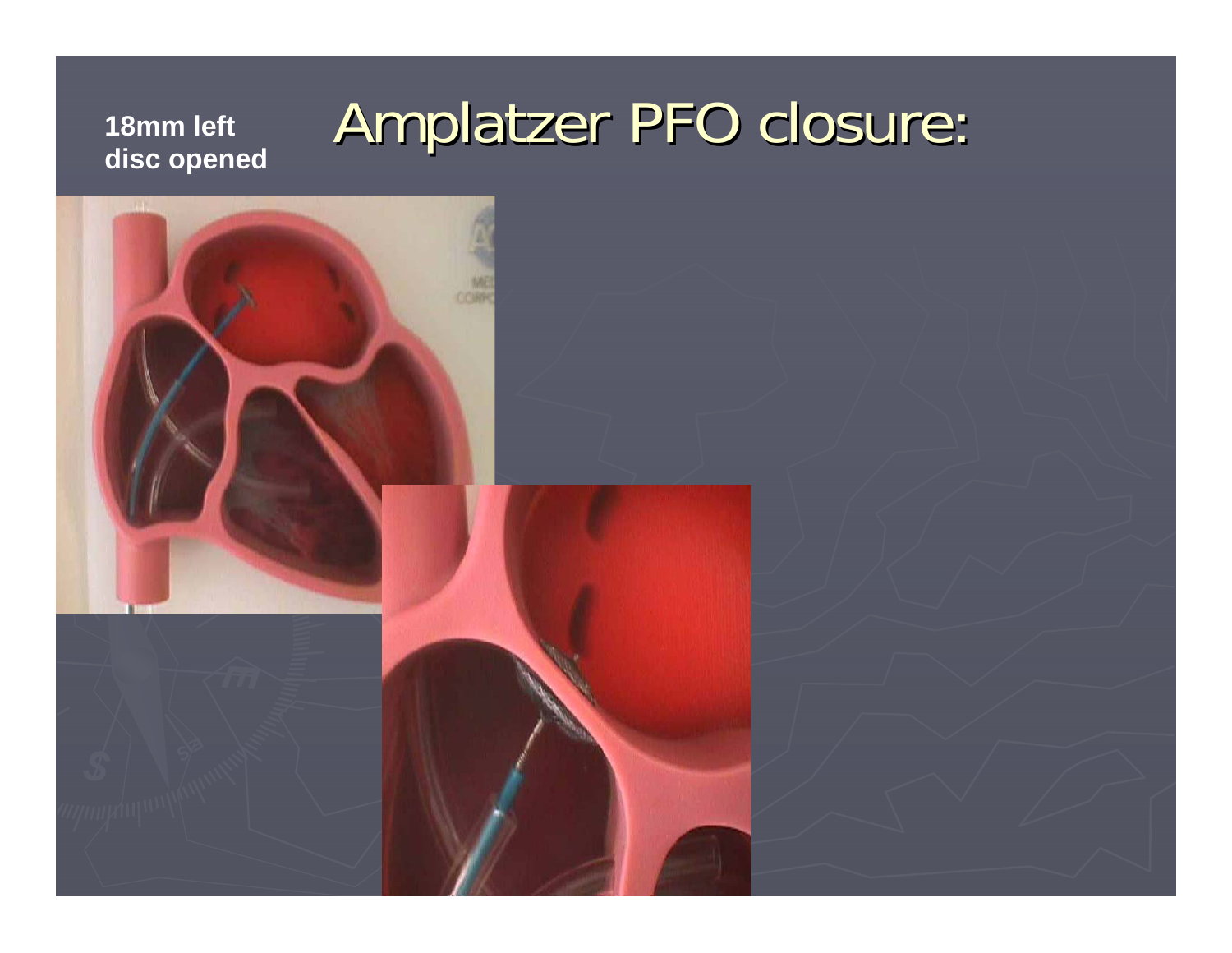## Closure Device Complications Closure Device Complications

#### Thrombus Formation:

► 1,000 consecutive pts, PFO (593) ASD (407)

- ►'92 -03, Age 48yrs (13 03, Age 48yrs (13-90)
- $>$  70% with TEE, 14/20 at 4wks
- $>1.2\%$  ASD, 2.5% PFO
	- 7% Cardioseal (27), 0.3% for amplatzer (418) 7% Cardioseal (27), 0.3% for amplatzer (418)
	- Etiology: AF  $(4)$  and ASA $(4)$  and cl dz  $(2)$
	- 17/20 tx with hep/coumadin, 3 tx surgery 17/20 tx with hep/coumadin, 3 tx surgery
		- Sievert JACC '04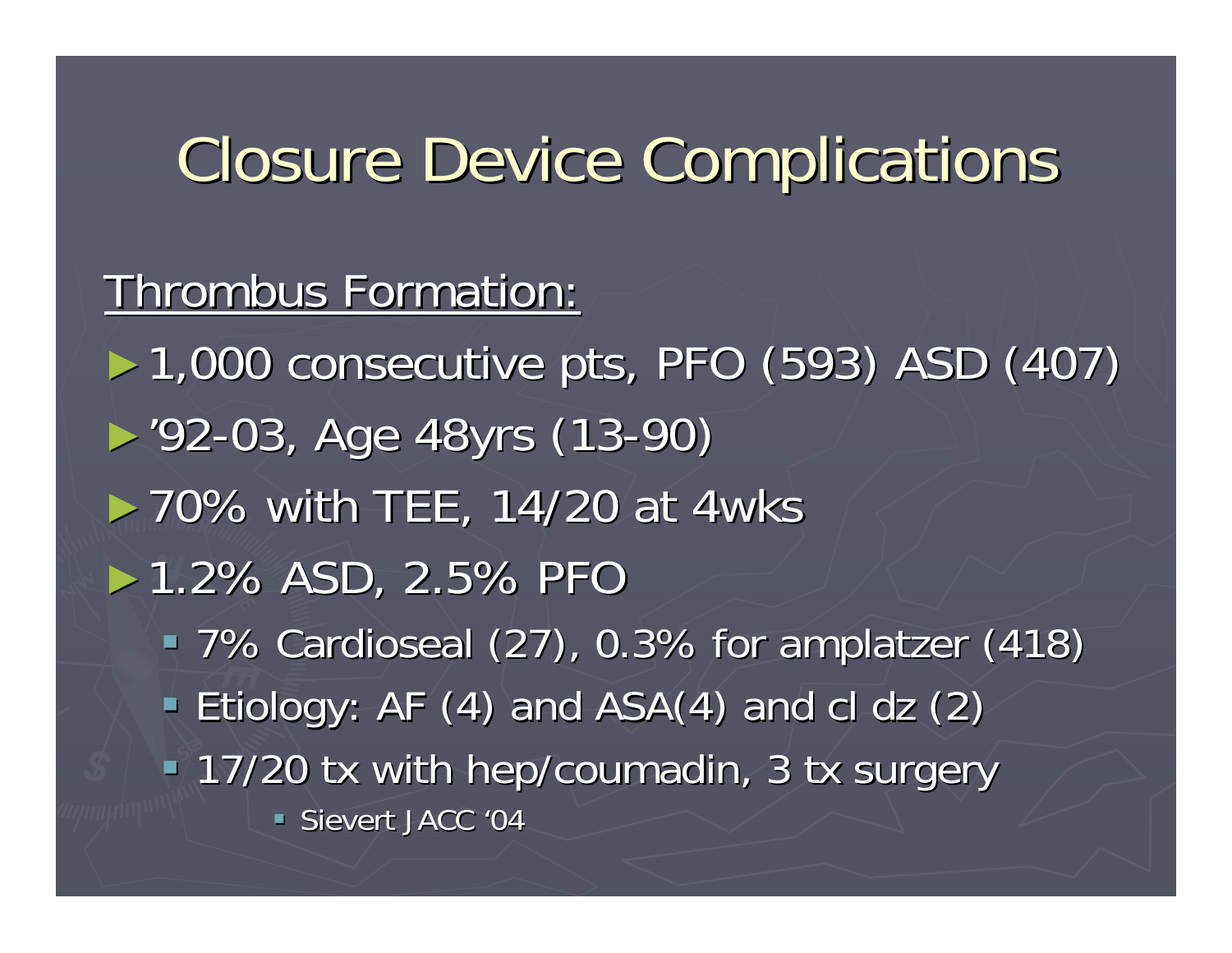## PFO and stroke: What do consensus documents recommend?

#### **Treatment: Treatment:**

► <sup>8th</sup> ACCP Recommendations: Chest '08 **First embolism/TIA: long-term anticoagulation**  $\blacktriangleright$  coumadin if venous thrombosis **Failure of anticoagulation: closure/excision**  $\triangleright$  AAN 2004 **Based on prospective PICCS and Mas PFO alone, NOT increased risk for recurrent cryptogenic ASA alone, insufficient data** PFO & ASA, possible increased risk in pts <55 ► AHA/ASA/ACC Stroke '06 **EXTE** Closure for failure of treatment **FDA withdrew approved devices '06**